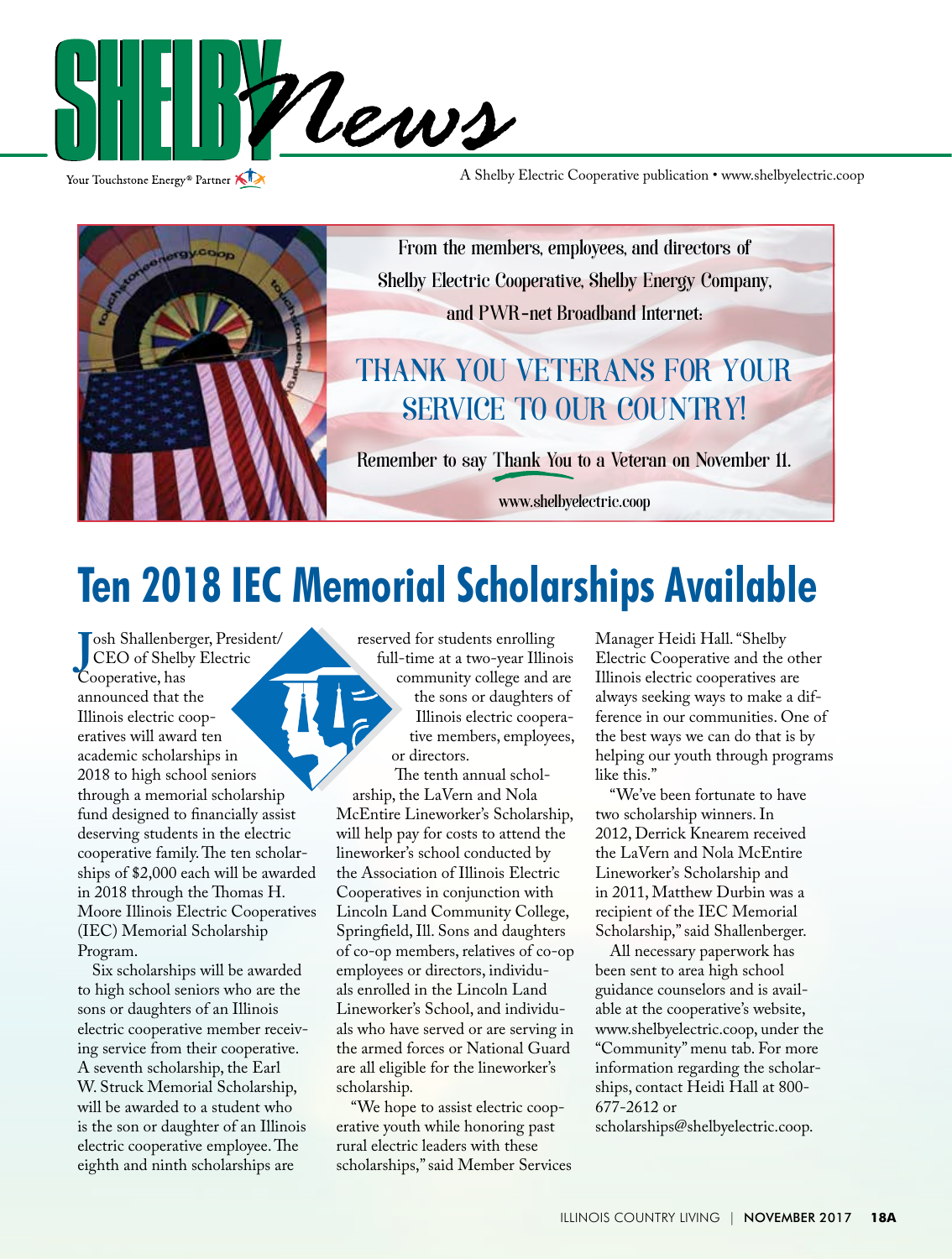## **Giving Thanks**

**SHELL** *Vews* 

**E**arly in the morning on Sept. 9,<br>2017, eight linemen with trucks<br>and sunnlies from Shelby Electric and supplies from Shelby Electric Cooperative traveled to Covington, Ga. to help Snapping Shoals EMC restore power to its membership. At the height of Hurricane Irma, more than 50,000 of their members were without power.

 *"We wanted to say THANK YOU for the assistance that you provided us during Irma restoration efforts. We could not have accomplished what we did without the help from your crews. Please be sure to tell each crew member thank you for their hard work and their willingness to travel to Georgia to help out."*

> Don Ritchey, Manager of Operations Snapping Shoals EMC

Pictured from left to right: Linemen Jamie Sharp, Jake Kull, Nick Sloan, Andy McDonald, Foremen Matt Clark, Brad Wright, Linemen Nick Dunaway, and Blake Knearem.





P.O. BOX 560 Shelbyville, IL 62565 **Phone: 217-774-3986 or 1-800-677-2612 Pay-by-Phone: 1-855-385-9981 www.shelbyelectric.coop twitter.com/YourCoop facebook.com/YourCoop**

> **Office Hours:** 7:00 a.m. - 4:00 p.m.





Your cooperative offices will be closed Friday, November 10 for Veterans Day,

### **Energy Efficiency**  Tip of the Month

Spending more time in the kitchen during the holiday season? Here's one way to be more energy efficient: Unplug small kitchen appliances, like toaster ovens and microwaves, when not in use. You could save \$10 to \$20 per year.

*Source: U.S. Dept. of Energy*

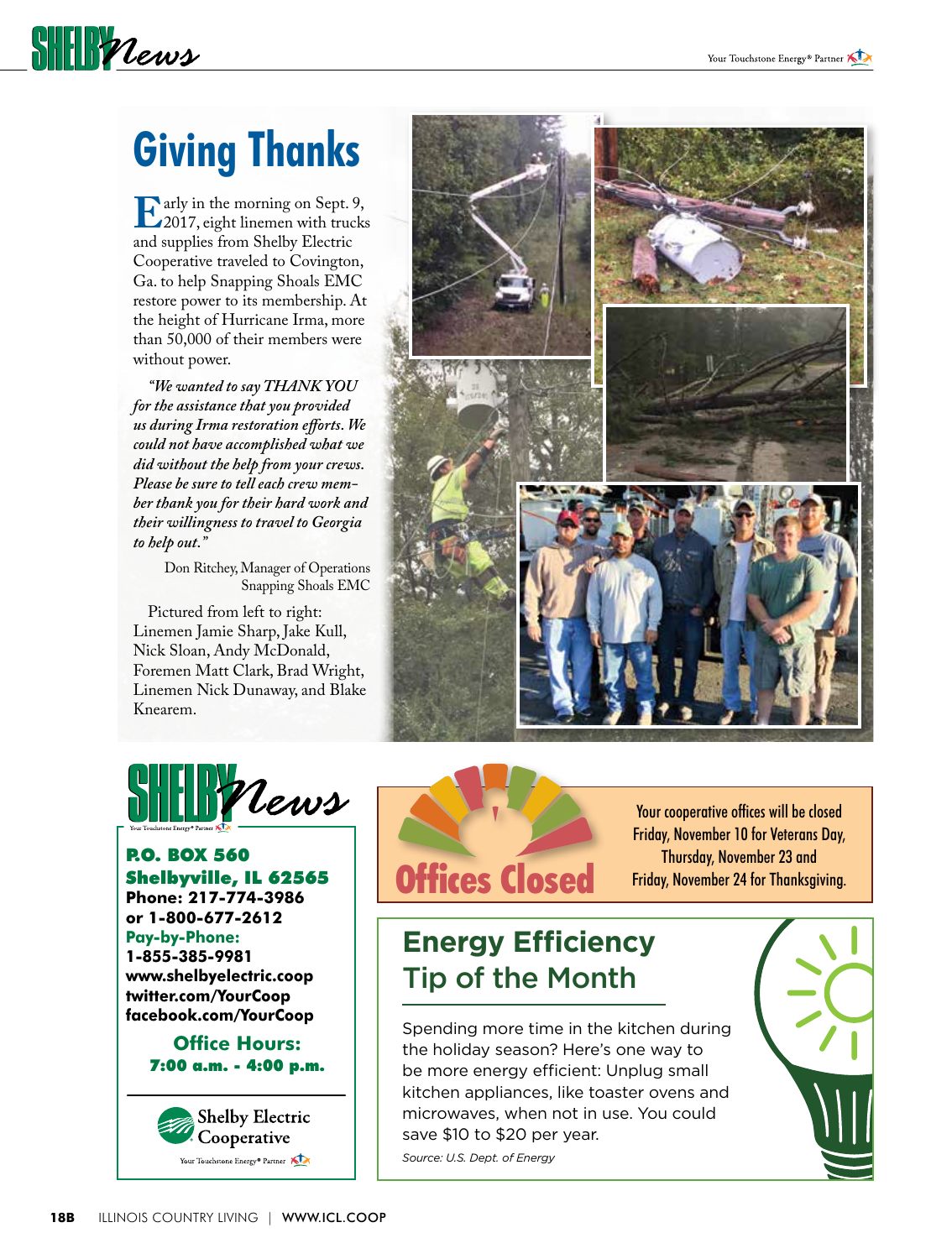### **SAVING MONEY with the Co-op Connections Card!**

**A**s a member of Shelby Electric Cooperative (SEC) you have a discount card that works at over 40,000 businesses nationally. The card also has a pharmacy discount, as well as Healthy Savinos Benefits, which provide you pharmacy discount, as well as Healthy Savings Benefits, which provide you savings on dental, vision, hearing, chiropractic care, and much more. As of September 2017, SEC members have saved over **\$117,000** on prescriptions since the cards inception, and nationally cooperatives have saved over **\$100 million**. Visit connections.coop for more information.

### **Here is a list of area businesses offering discounts as of September 1, 2017:**

#### **Bloomington**

 **Glass Specialty 309-664-1087 Company, Inc.**  *\$20 Wal-Mart gift card with any auto glass replacement.* 

#### **Champaign**

- **Glass Specialty Company, Inc. 352-4258**  *\$20 Wal-Mart gift card with any auto glass replacement.*
- **TEAM Wireless Verizon 356-9300**  *50% off car cord or leather case when activating a new line or upgrading an existing plan.*

#### **Decatur**

- **Glass Specialty Company, Inc. 429-2371**  *\$20 Wal-Mart gift card with any auto glass replacement.*
- **Scotty's Pest Control 422-9372**  *10% discount on all jobs.*

#### **Findlay**

 **Pad-N-Checker 738-2298 Gunstock Service**

*\$1.00 off per each \$20.00 spent above the first \$100.00. Card required for discount.* 

#### **Forsyth**

 **Herzog Quality Optical 872-7710**  *20% off complete pair of prescription glasses, lenses only or Plano sunglasses. 10% off all other products for sale (purses).* 

#### **Greenville**

 **Enertech, Inc. 618-664-9010**   *\$50 per ton equipment discount (max 5 ton) on GeoComfort or Paradise geothermal systems.* 

#### **Mattoon**

- **Seal & Save 273-4638**   *\$49 Dryer-Vent Cleanings.*
- **TEAM Wireless Verizon 258-8771**   *50% off car cord or leather case when activating a new line or upgrading an existing plan.*

#### **Oconee**

 **Hired Hands Services 539-4218**  *5% off any carpet or resilient flooring.*

#### **Pana**

 **Bland Heating & 562-4256 Air Conditioning**   *10% discount on service calls.* 

#### **Pleasant Plains**

 **Paul Tree Farms, LLC. 414-9556 971-7876**   *10% off pines, spruces, maples, and oaks.* 

#### **Shelbyville Best Wedding Chapel 774-7809**   *For any wedding, mention the Co-op*

- *Connections Card offer and receive a free 8x10 Mobile Wedding Chapel poster.*   **Beyers Chiropractic 774-5313**
- *10% off vitamins, braces, and pillows.*
- **Mid-State Eye 774-4422**   *20% off eyeglasses/sunglasses and 50% off second pair.*
- **Carl Grabb Motors 774-2165**   *5% off of labor on automotive repairs. Excludes oil changes.*
- **Coon Creek Lodge 756-3147**  *10% discount on kitchenettes.*
- **Druby's** 774-5143  *2 free medium drinks w/ purchase of any everyday Family Deal.*
- **Grammy's West Side Floral 774-4644**   *10% off, some restrictions apply.*
- **Iced 774-2247**   *Free tea or soda with lunch purchase.*
- **Just A Stitch 774-2227**   *20% off regular priced merchandise.*
- **Leach-Wilson Chevrolet 774-3975 Buick Co.**   *5% off parts and labor any day of the week.*
- **Merle Norman Cosmetics 774-4233 & Boutique**   *Save \$3 on a purchase of \$25 or more (some*
- *restrictions may apply).*   **Simply Yours Boutique 273-5358**   *10% off \$10 or more purchase.*



- **The Hair Shack 620-9346**   *10% off any hair service.*
- **TEAM Wireless Verizon 774-9559**   *50% off car cord or leather case when activating a new line or upgrading an existing plan.*
- **Woodpile Primitives 254-6955**   *10% off on any stock item.*

#### **Sullivan**

- **Coyote Cabins 728-7150**   *Regular price is \$125/night, discount price is \$99/night for weekend and \$89 Sunday – Thursday.*
- **TEAM Wireless Verizon 728-2504**   *50% off car cord or leather case when activating a new line or upgrading an existing plan.*

#### **Taylorville**

- **A Classic Bouquet 824-6556**   *10% off purchases – cash & carry.*
- **Hearing At Home 824-0411**  *10% off hearing aid(s). hearingathome.net* NEW
- **Hear Well Hearing 824-5210 Care Centre**   *20% off all services.*
- **Market Street Inn 824-7220**   *10% off single night stay, 20% off two or more nights stay.*
- **ProStitch Auto Interiors 824-3228 & Upholstery, Inc.**   *\$10 off any basic headliner replacement or free black vinyl for ag/commercial seat repairs.*
- **Taylorville Community 824-9658 Credit Union**   *.25% off any new installment loan.*
- **The Best 4 Less 824-4003**   *10% off already discounted prices.*
- **Yard Heating & Cooling 824-4737**   *10% off on furnace and/or air conditioner checkup.*

#### **Urbana**

 **TEAM Wireless Verizon 365-9300**   *50% off car cord or leather case when activating a new line or upgrading an existing plan.*